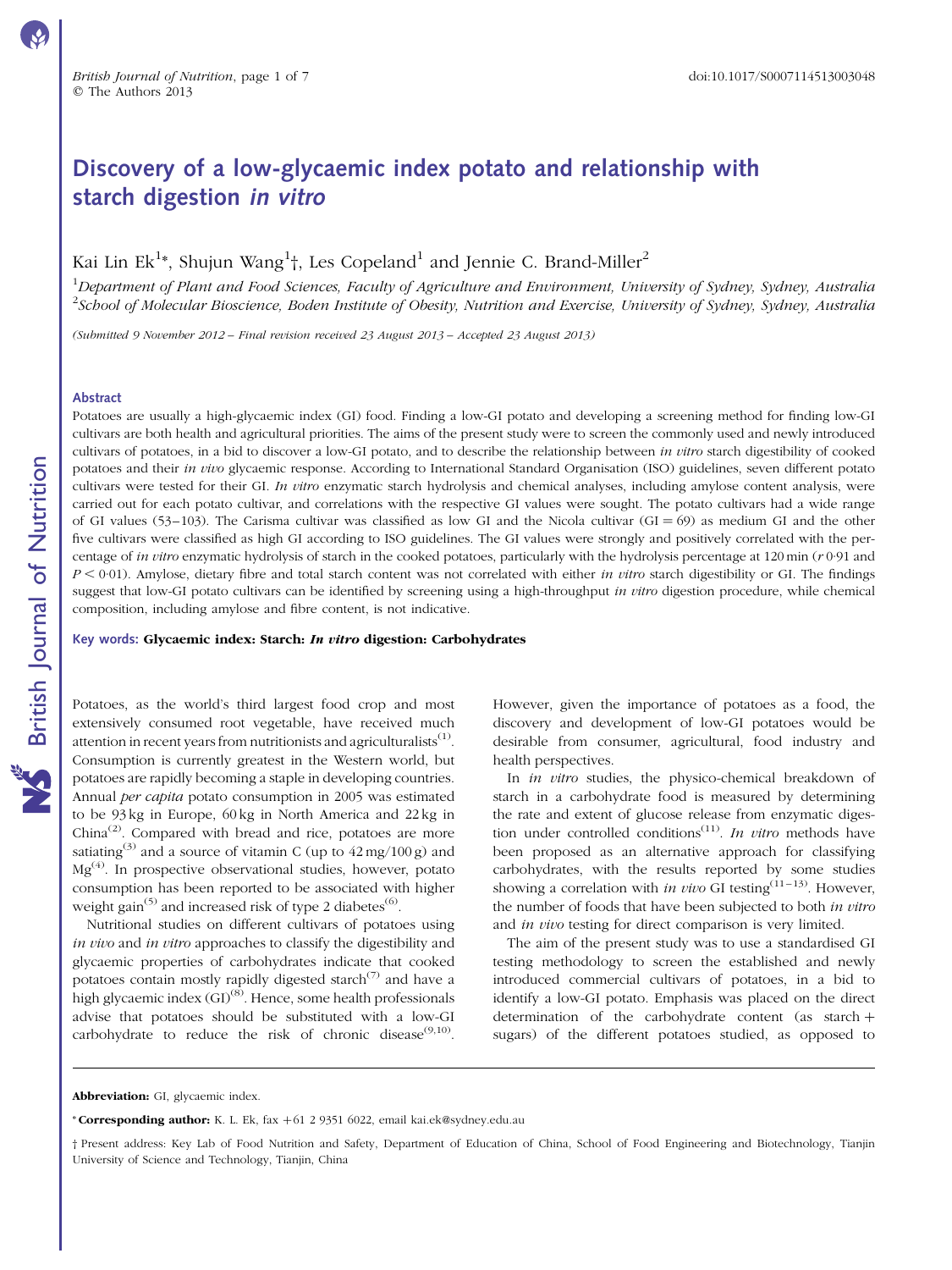<span id="page-1-0"></span>

reliance on food composition tables. We determined whether amylose content was a significant predictor of potato GI as has been suggested for cereals and legumes<sup> $(14,15)$ </sup>. To our knowledge, this is the first study to test the practical value of in vitro testing where the botanical cultivar is the only point of difference between the food samples.

### Experimental methods

# Test foods

A total of seven commercial potato cultivars comprising a mix of well-established cultivars and newly released cultivars were sourced from growers in Tasmania (Russet Burbank, Maiflower, Nicola and Bintje) and South Australia (Carisma, Desiree and Virginia Rose). The potatoes were prepared for testing according to the method specified by the producers of the cultivars. The potatoes were peeled, cut into 5 cm by 5 cm slices, at a thickness of 0·5 cm, added to excess water at room temperature and brought to boil. The potatoes were cooked in boiling water for a further 4 min, drained, cooled by rinsing in tap water and served immediately along with 250 ml of water (total cooking time 8–9 min). The testing volunteers provided feedback that the Carisma, Nicola and Virginia Rose cultivars were cooked and firm and the other four cultivars were softer. Glucose solution was used as the reference food and tested on three separate occasions; each potato cultivar was tested once according to the International Organisation for Standardisation standard $(16)$ . The test and reference foods were fed as a portion providing 25 g of carbohydrate determined as the sum of starch and sugars by direct measurement.

# Determination of starch and reducing sugar and total dietary fibre content

Fresh potatoes were peeled and homogenised in a blender. The homogenate was frozen at  $-80^{\circ}$ C and freeze-dried, and the dried material was ground into a powder for total starch and total dietary fibre content determination using the respective Megazyme assay kits (Megazyme International Ireland Limited). Total starch and total dietary fibre content was determined using duplicate samples.

Reducing sugar content was assayed using potato juice extracted from peeled and homogenised fresh potatoes. The juice was filtered and diluted 1:10 with distilled water and then frozen and stored at  $-20^{\circ}$ C before the assay. Reducing sugar content was measured using triplicate samples with the Megazyme reducing sugar assay kit (Megazyme International Ireland Limited). The sum of total starch content and reducing sugar content was considered to be the glycaemic carbohydrate content.

#### Determination of amylose content in potato starch

Starch was extracted from each potato cultivar using a modified method of Noda et  $al^{(17)}$ . Potato tubers (1 kg) were peeled and homogenised in a blender with distilled water. The slurry was filtered successively through muslin, and 250 and  $100 \mu m$  sieves. The starch suspension was allowed to settle overnight at  $4^{\circ}$ C, and the supernatant was removed by decantation. The sedimented starch was washed with deionised water, and the granules were collected on a filter paper with suction, washed with ethanol, dried under a gentle air stream and stored in sealed containers at room temperature for further analysis. Total amylose content of the potato starches was determined by the iodine binding method of Chrastil<sup>(18)</sup> using a standard curve of 10, 20, 40, 50 and  $60\%$  potato amylose mixed with potato amylopectin (A0512 and A8515 from Sigma Chemical Company).

# Glycaemic index testing subjects

Healthy subjects were recruited among students at the University of Sydney. A total of twenty-seven subjects (twelve males and fifteen females) were recruited over a 1-year period, and potato cultivars were tested in subgroups of ten subjects. Their mean age was 27·0 (SD 5·1) (range 18–38) years, BMI was 22.3 (sp  $2.0 \text{ kg/m}^2$ , and fasting plasma glucose value was 5·32 (SD 0·31) mmol/l. The inclusion criteria were as follows:

Table 1. Carbohydrate content and glycaemic index (GI) testing portion of the seven potato cultivars\* (Mean values and standard deviations,  $n/2$  with the exception of reducing sugar content, where  $n/3$ )

| Cultivars             | DM content<br>(g/100 g) |           | Total starch<br>content<br>(g/100 g) |           | Sugar<br>content<br>(g/100 g) |           | Total dietary<br>fibre content<br>(g/100 g) |     | Amylose<br>content<br>(% starch) |       |                                                 | GI testing  |
|-----------------------|-------------------------|-----------|--------------------------------------|-----------|-------------------------------|-----------|---------------------------------------------|-----|----------------------------------|-------|-------------------------------------------------|-------------|
|                       | Mean                    | <b>SD</b> | Mean                                 | <b>SD</b> | Mean                          | <b>SD</b> | Mean                                        | SD  | Mean                             | SD    | Available (glycaemic)<br>carbohydrate (g/100 g) | portion (g) |
| Carisma               | $15.2^{\rm a}$          | 0.6       | 9.90 <sup>a</sup>                    | 0.4       | $0.65^{\rm a}$                | 0.0       | $1.64^a$                                    | 0.0 | $25.2^{a}$                       | 1.7   | $10-5$                                          | 238         |
| Nicola                | 19.1 <sup>b</sup>       | 0.4       | 12.1 <sup>b</sup>                    | 0.6       | 0.69 <sup>a</sup>             | 0.0       | $1.96^{c,d}$                                | 0.0 | 25.6 <sup>a</sup>                | 1.7   | 12.8                                            | 195         |
| Desiree               | $20.8^{c,d}$            | 0.7       | $12.0^{b}$                           | 0.9       | $0.65^{\rm a}$                | 0.0       | $1.85^{b,c}$                                | 0.0 | $23.1^a$                         | 0.9   | 12.7                                            | 197         |
| <b>Russet Burbank</b> | 22.1 <sup>d</sup>       | 0.3       | $16.0^\circ$                         | 0.8       | $0.16^{\circ}$                | $0-0$     | $1.70^{a,b}$                                | 0.1 | $24.4^a$                         | 0.8   | $16-2$                                          | 154         |
| Virginia Rose         | 15.0 <sup>a</sup>       | 0.2       | $9.10^{a}$                           | 0.4       | $0.68^{a}$                    | 0.0       | $1.74^{a,b}$                                | 0.1 | 27.7 <sup>a</sup>                | 0.8   | 9.8                                             | 255         |
| Bintje                | $19.7^{b,c}$            | 0.1       | $12.7^{b}$                           | 0.6       | $0.47^{b}$                    | 0.0       | $1.94^{c,d}$                                | 0.0 | 24.7 <sup>a</sup>                | $1-3$ | $13-2$                                          | 189         |
| Maiflower             | 21.1 <sup>d</sup>       | 0.2       | $12.9^{b}$                           | 0.3       | 0.34 <sup>d</sup>             | 0.1       | 2.07 <sup>d</sup>                           | 0.1 | $24.1^a$                         | 1.9   | $13-2$                                          | 189         |

a,b,c,d Mean values within a column with unlike superscript letters are significantly different ( $P < 0.05$ ; one-way ANOVA).

\* Percentage-wet basis, except for amylose content, which was percentage-starch basis.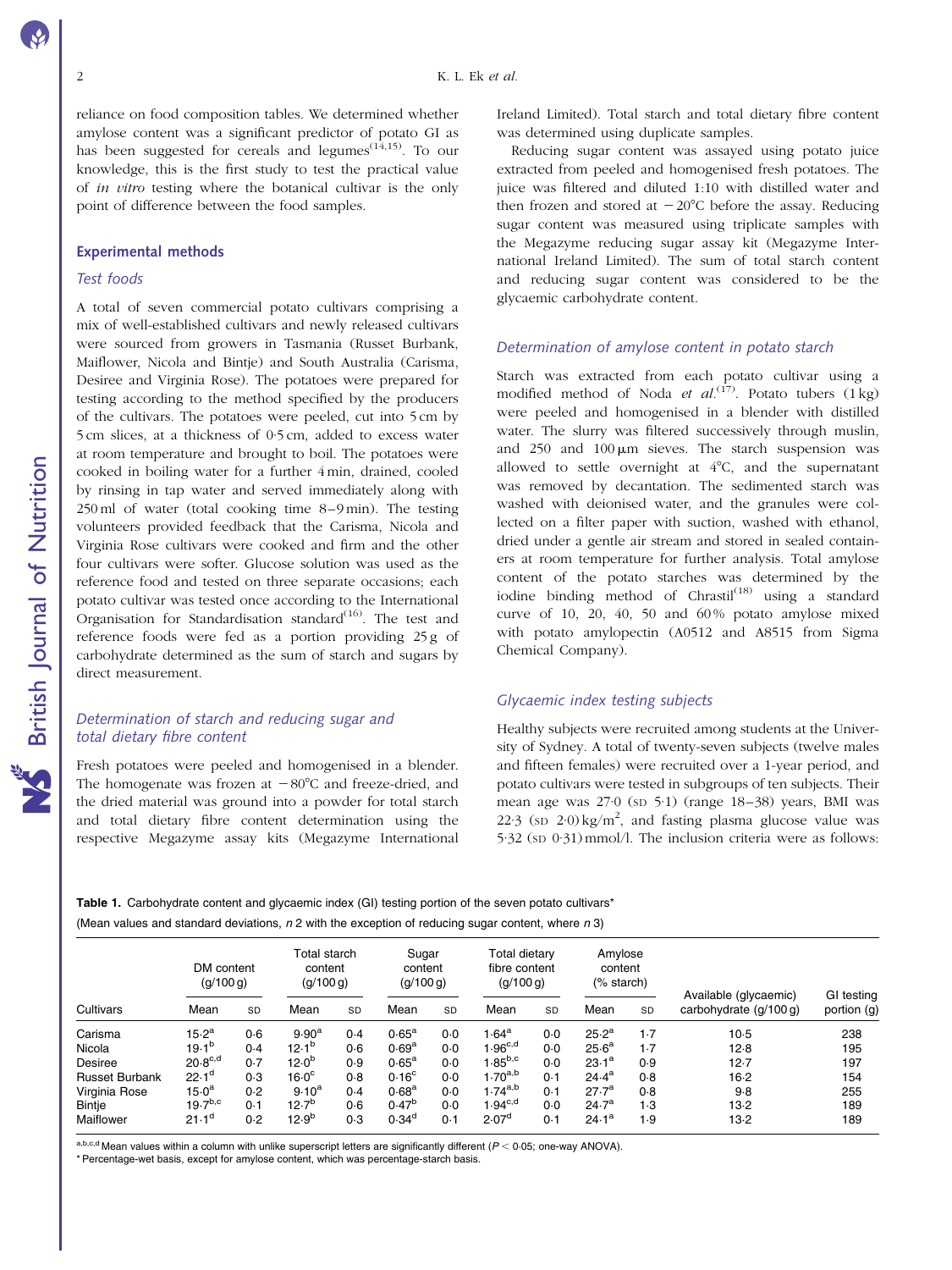NS British Journal of Nutrition British Journal of Nutrition

<span id="page-2-0"></span>

Fig. 1. Blood glucose (BG) response curves for the seven potato cultivars: (a) Carisma; (b) Nicola; (c) Desiree; (d) Russet Burbank; (e) Virginia Rose; (f) Bintje; (g) Maiflower.  $\diamondsuit$ , Glucose; ...., glucose reference. Values are the mean change in BG levels (n 10), with their standard errors represented by vertical bars.

non-smoking; 18–40 years of age; stable body weight; BMI of  $19-25$  kg/m<sup>2</sup>; normal glucose tolerance; no food allergy or intolerance; not taking medications known to affect glucose tolerance. On average, each subject tested four cultivars in a random order separated by 3–5 d. The present study was conducted according to the guidelines laid down in the Declaration of Helsinki, and all procedures involving human subjects were approved by the Human Research Ethics Committee of the University of Sydney. Written informed consent was obtained from all the subjects.

# Glycaemic index testing procedures

The study protocol used was in accordance with the International Organisation for Standardisation standard for the determination of GI of foods $(16)$ . The subjects were instructed to refrain from unusual physical activity and alcohol and legume consumption and to eat a high-carbohydrate, low-fat dinner meal the day before the test. On the morning of the test day, the subjects arrived at the metabolic kitchen after a 10–12 h overnight fast. After warming the hand in hot water, two baseline finger-prick blood samples (0·5 ml each) were collected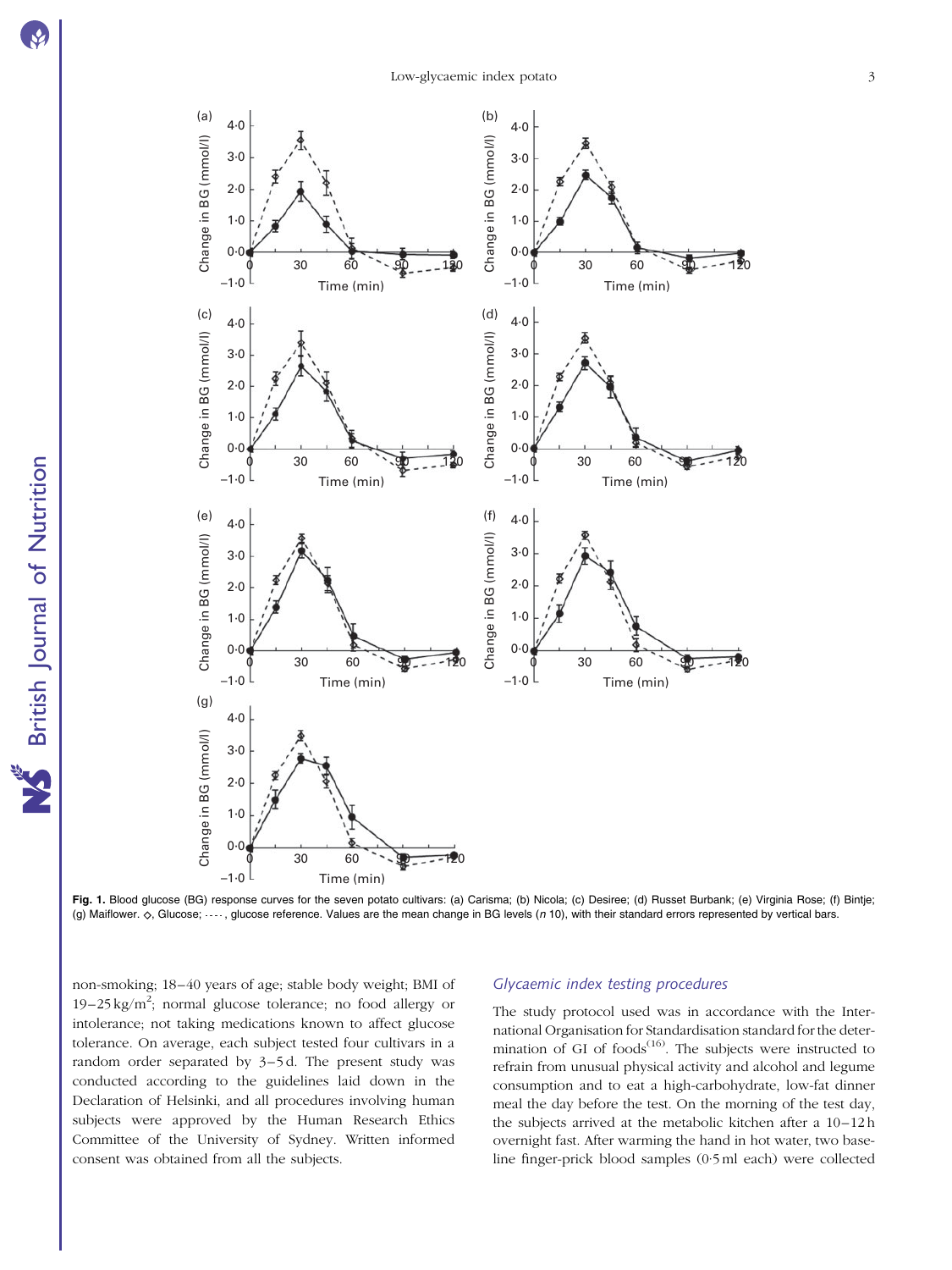<span id="page-3-0"></span>Table 2. Glycaemic index (GI) and classification of the seven potato cultivars

(Mean values with their standard errors,  $n$  10)

| Cultivars      | Mean              | <b>SEM</b> | Classification |
|----------------|-------------------|------------|----------------|
| Carisma        | $53^{\circ}$      | 7          | Low            |
| Nicola         | $69^{a,b}$        | 5          | Medium         |
| Desiree        | $74^{a,b,c}$      | 8          | High           |
| Russet Burbank | $82^{b,c,d}$      | з          | High           |
| Virginia Rose  | 93 <sub>c,d</sub> | 10         | High           |
| Bintje         | $94^{\text{c,d}}$ | 8          | High           |
| Maiflower      | 103 <sup>d</sup>  | 8          | High           |

a,b,c,d Mean values within a column with unlike superscript letters are significantly different ( $P < 0.05$ ; one-way ANOVA).

5 min apart from the subjects. The subjects then consumed the reference or test food at a comfortable pace within 12 min. The portion of potatoes fed was adjusted so that each contained 25 g of glycaemic carbohydrate. Additional finger-prick capillary blood sample was collected 15, 30, 45, 60, 90 and 120 min after the commencement of eating. The subjects remained seated throughout the session and were not permitted to eat or drink until the end of the session. Blood samples were collected into anticoagulant-coated tubes (Eppendorf tubes, grade II; Sigma Chemical Company) containing 10 IU heparin Na salt and centrifuged immediately  $(10000 \times 1 \text{ min at}$ room temperature). The plasma layer was pipetted into a labelled tube and stored at  $-20^{\circ}$ C until analysis. Plasma glucose concentration was determined using the glucose hexokinase enzymatic assay on a centrifugal analyser (model HITACHI 912; Hitachi). Both the mean within-assay and betweenassay precisions (CV) were  $<6\%$ .

#### Glycaemic index calculations

The incremental AUC was calculated using the trapezoidal method $(16)$ . The GI of each potato cultivar was defined as the incremental AUC of the blood glucose response curve of a 25 g glycaemic carbohydrate portion expressed as a percentage of the response to the same amount of carbohydrate from the reference food. The GI was calculated from the two incremental glucose areas using glucose as a reference (i.e. GI of 100). One-way ANOVA was used to compare the final mean GI of the different cultivars.

#### In vitro potato digestibility procedure

In vitro digestion of starch from the cooked potatoes was determined using duplicate samples with a modified Englyst procedure<sup>(19)</sup>. Enzyme solution was prepared by suspending 0.45 g of porcine pancreatic  $\alpha$ -amylase (150 U/mg; *EC* 3.2.1.1.; A3176, Sigma Chemical Company) in 16 ml of water at  $37^{\circ}$ C with magnetic stirring for 10min. The mixture was centrifuged  $(1500 \text{ g}$  for 10 min), and 2 ml of amyloglucosidase  $(3260 \text{ U/ml})$ , EC 3.2.1.3.; Megazyme) were added to 10·8ml of the enzyme supernatant. The preparation and cooking procedures of

potatoes were the same as those used in GI testing. After cooking, the potato pieces were mashed evenly with a spatula, and an amount of mash containing 100mg starch (dry weight) was dispersed into 4ml of 0·1 M-sodium acetate buffer (pH 5·2). After adding 1ml of the freshly prepared enzyme solution, the mixture was incubated in a shaking water-bath (37°C, 160 strokes/min). Aliquots (0·1ml) were taken at time intervals that were the same as those used in GI testing and mixed with 1ml of 95% ethanol. Glucose that was released was measured using the glucose oxidase–peroxidase reagent according to the supplier's instructions (Megazyme International Ireland Limited).

#### Statistical analyses

Statistical analyses were carried out using the PASW statistical package (version 18.0; SPSS, Inc.). Inter- and intra-individual variations of the three standard (glucose) tests were assessed by determining the CV. One-way ANOVA followed by Duncan's test  $(P < 0.05)$  was used to compare all the data obtained for the seven potato cultivars using the SPSS 20 Statistical Software Program (IBM Corporation) .

#### **Results**

# Chemical composition and glycaemic index testing portions of the seven potato cultivars

The potato cultivars had different chemical compositions [\(Table 1\)](#page-1-0). The Virginia Rose cultivar had the lowest total starch content  $(9.1\%)$ , the highest reducing sugar content (0·68 %), the highest amylose content of starch (27·7 %) and the lowest glycaemic carbohydrate (9·8 g/100 g). In contrast, the Russset Burbank cultivar had the highest total starch content (16 $0\%$ ), the lowest reducing sugar content (0 $0.16\%$ ) and the highest glycaemic carbohydrate  $(16.2 \text{ g}/100 \text{ g})$ . Accordingly, the GI testing portion differed considerably with the smallest portion for the Russet Burbank cultivar (154 g) and the largest portion for the Virginia Rose cultivar (255 g).

90 80 70 60 Hydrolysis (%) Hydrolysis (%) 50 40 30 20 10  $\overline{0}$ 0 20 40 60 80 100 120 Time (min)

Fig. 2. Percentage of *in vitro* starch hydrolysis of cooked potatoes from different cultivars. Values are the mean hydrolysis percentages, with their standard errors represented by vertical bars.  $-\blacksquare$ , Maiflower;  $-\spadesuit$ , Bintje;  $\blacktriangle$ , Russet Burbank;  $\rightarrow$ , Virginia Rose;  $\rightarrow$ , Desiree;  $\rightarrow$ , Nicola;  $\rightarrow$ , Carisma.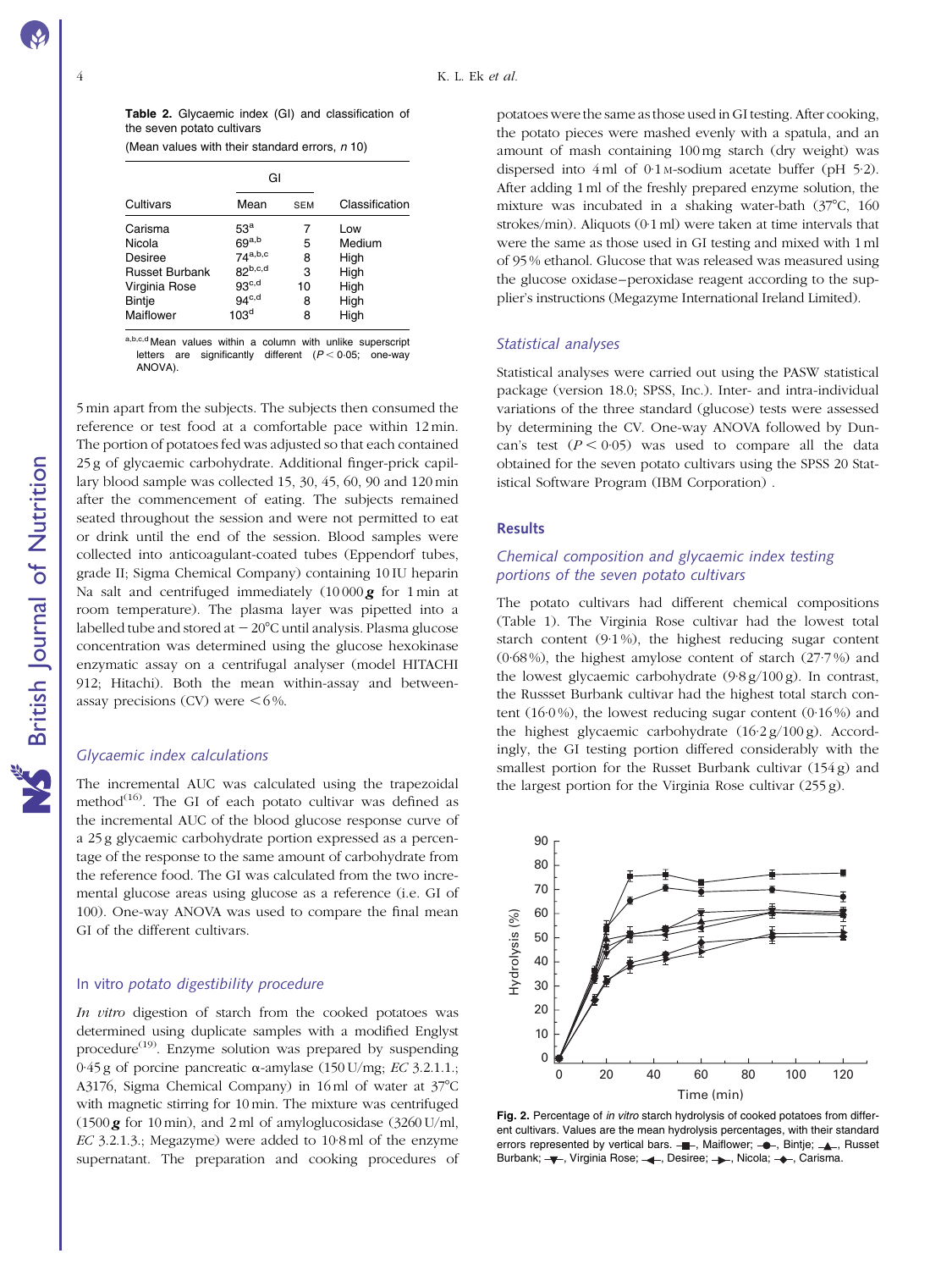Table 3. Values for *in vitro* hydrolysis of starch in the seven potato cultivars (n 2)\*

| Potato cultivars                                                                              | 15 min                                                                                                  | 20 min                                                                                                       | 30 min                                                                                                                      | 60 min                                                                                                                      | 120 min                                                                                                            |
|-----------------------------------------------------------------------------------------------|---------------------------------------------------------------------------------------------------------|--------------------------------------------------------------------------------------------------------------|-----------------------------------------------------------------------------------------------------------------------------|-----------------------------------------------------------------------------------------------------------------------------|--------------------------------------------------------------------------------------------------------------------|
| Carisma<br>Nicola<br>Desiree<br><b>Russet Burbank</b><br>Virginia Rose<br>Bintje<br>Maiflower | $24.0^a$<br>$24.5^{\rm a}$<br>33.1 <sup>b</sup><br>$34.9^{b}$<br>$32.6^{b}$<br>$34.5^{b}$<br>$36.5^{b}$ | 31.7 <sup>a</sup><br>$32.5^a$<br>$46.3^{b,c}$<br>$49.3^{c,d}$<br>$43.5^{b}$<br>$54.2^d$<br>53.5 <sup>d</sup> | 39.6 <sup>a</sup><br>38.0 <sup>a</sup><br>50.6 <sup>b</sup><br>$51.3^{b}$<br>$51.5^{b}$<br>$65.4^{\circ}$<br>$75.5^{\circ}$ | $48.0^{a,b}$<br>44.2 <sup>a</sup><br>$54.1^{b,c}$<br>$56.5^\circ$<br>$60.5^\circ$<br>69.9 <sup>d</sup><br>72.9 <sup>d</sup> | $50.5^{\circ}$<br>52.2 <sup>a</sup><br>$59.2^{b}$<br>$60.1^{b}$<br>$60.8^{b}$<br>$67.0^\circ$<br>76.8 <sup>d</sup> |
|                                                                                               |                                                                                                         |                                                                                                              |                                                                                                                             |                                                                                                                             |                                                                                                                    |

a,b,c,d Mean values within a column with unlike superscript letters are significantly different  $(P < 0.05)$ .

Values are the percentages of starch hydrolysed at each time point.

#### In vivo glycaemic response

Blood glucose concentration increased to the maximum value at 30min for all the potato cultivars and then decreased rapidly until 120min. The postprandial response to the Carisma cultivar was lower than that to the other six potato cultivars at all time points [\(Fig. 1\)](#page-2-0). When GI values were calculated ([Table 2](#page-3-0)), there were significant differences among the cultivars. The majority had a high GI (70 or above), with the Nicola cultivar just falling into the medium-GI category  $(GI = 69)$ . Only the Carisma cultivar fell into the low-GI category  $(GI = 53)$ , according to the International Organisation for Standardisation-recommended  $classification<sup>(12)</sup>$ .

#### In vitro starch digestibility

The amount of glucose released from the cooked potatoes as a percentage of the initial 100 mg of starch increased progressively with time during in vitro digestion, reaching a plateau at 45–60 min, while the hydrolysis rate decreased gradually ([Fig. 2](#page-3-0)). The percentage of starch hydrolysed at different time points is given in Table 3. The Carisma and Nicola cultivars exhibited significantly lower percentages of carbohydrate hydrolysed at all time points, e.g. 24<sup>-0</sup>% by Carisma and 24·5 % by Nicola compared with 34·5 % by Bintje and 36·5 % by Maiflower after 15 min of hydrolysis. Similarly, by the end of 120 min, the Carisma and Nicola cultivars exhibited hydrolysis percentages of 50·5 and 52·2 %, respectively, compared with the Bintje and Maiflower cultivars exhibiting hydrolysis percentages of 67·0 and 76·8 %, respectively.

# Correlation between in vivo glycaemic response and in vitro starch digestibility

All the GI values of the cooked potatoes were significantly and positively correlated with hydrolysis percentage during in vitro starch digestion at each time point (Table 4). In vitro hydrolysis percentages at 90 and 120 min exhibited the strongest positive correlation with GI values ( $r \, 0.91$  and  $P \leq 0.01$ ; [Fig. 3](#page-5-0)). No significant correlations were found between GI values and amylose, dietary fibre or total starch content. Similarly, there were no correlations between in vitro starch digestibility and amylose, dietary fibre or total starch content.

#### **Discussion**

The present study compared the *in vivo* and *in vitro* digestibility of a series of potato cultivars that had been prepared, cooked and consumed under identical conditions. Therefore, differences could be attributed to the characteristics of the potatoes rather than to differences in processing. Of the seven potato cultivars tested, the Carisma cultivar  $(GI = 53)$  was identified as low GI and the Nicola cultivar  $(GI = 69)$  as medium GI and the other five cultivars were identified as high GI (e.g. Russet Burbank,  $GI = 82$ ). The low-GI property of the Carisma cultivar was unrelated to amylose or total starch content, but it could be predicted from in vitro measures of the rate of starch digestion. The amount of non-starch carbohydrate was too small  $(<1 g/100 g)$  to account for the large differences in blood glucose response. Previous studies on potatoes have shown a wide range of GI values from as low as 23 to as high as  $118^{(8)}$ . However, much of this variability in GI values may be due to non-standard variations in methodology, inaccurate estimation of glycaemic carbohydrate content of the portion fed, differences in cooking method or processing before consumption, and the overall meal composition<sup> $(8,20-22)$ </sup>.

For the purpose of comparison, we refer the reader to a condensed table of potato GI values listed in an earlier review<sup>(22)</sup>. This table shows that the GI values of potatoes ranged from 56 to 104 in studies where the cultivar was specified and tested with no additional ingredients and when at least ten healthy subjects were used<sup> $(22)$ </sup>. The Marfona cultivar had a GI value of 56 compared with the Maris Piper cultivar having a value of 85, when both the cultivars were boiled for 15 min before consumption<sup> $(23)$ </sup>. These findings, similar to those of the present study, show that there is considerable variability in the GI values of potatoes solely due to botanical characteristics.

Another important finding of the present study was the significant positive correlation between the rate of in vitro digestion and the in vivo glycaemic response. The blood glucose response curves of each of the seven potato cultivars showed a similar rate of increase in blood glucose levels (Fig. 1) to the rate of carbohydrate hydrolysis [\(Fig. 2](#page-3-0)). The strong correlation between the hydrolysis percentage at 120 min and GI values indicates that the glycaemic response to the potatoes was largely dependent on the percentage of starch hydrolysed by 120 min measured by the in vitro method. As much as 75 % of the total starch in raw potatoes

Table 4. Correlation between glycaemic index (GI) and starch digestion percentage at different time points

| In vitro and in vivo digestion correlation                                                                                                                                                                                                                                                                 | r                                                                             |
|------------------------------------------------------------------------------------------------------------------------------------------------------------------------------------------------------------------------------------------------------------------------------------------------------------|-------------------------------------------------------------------------------|
| GI with hydrolysis percentage at 15 min<br>GI with hydrolysis percentage at 20 min<br>GI with hydrolysis percentage at 30 min<br>GI with hydrolysis percentage at 45 min<br>GI with hydrolysis percentage at 60 min<br>GI with hydrolysis percentage at 90 min<br>GI with hydrolysis percentage at 120 min | $0.85*$<br>$0.84*$<br>$0.87*$<br>$0.86*$<br>$0.90**$<br>$0.91***$<br>$0.91**$ |
|                                                                                                                                                                                                                                                                                                            |                                                                               |

 $*P < 0.05$ ,  $*P < 0.01$ .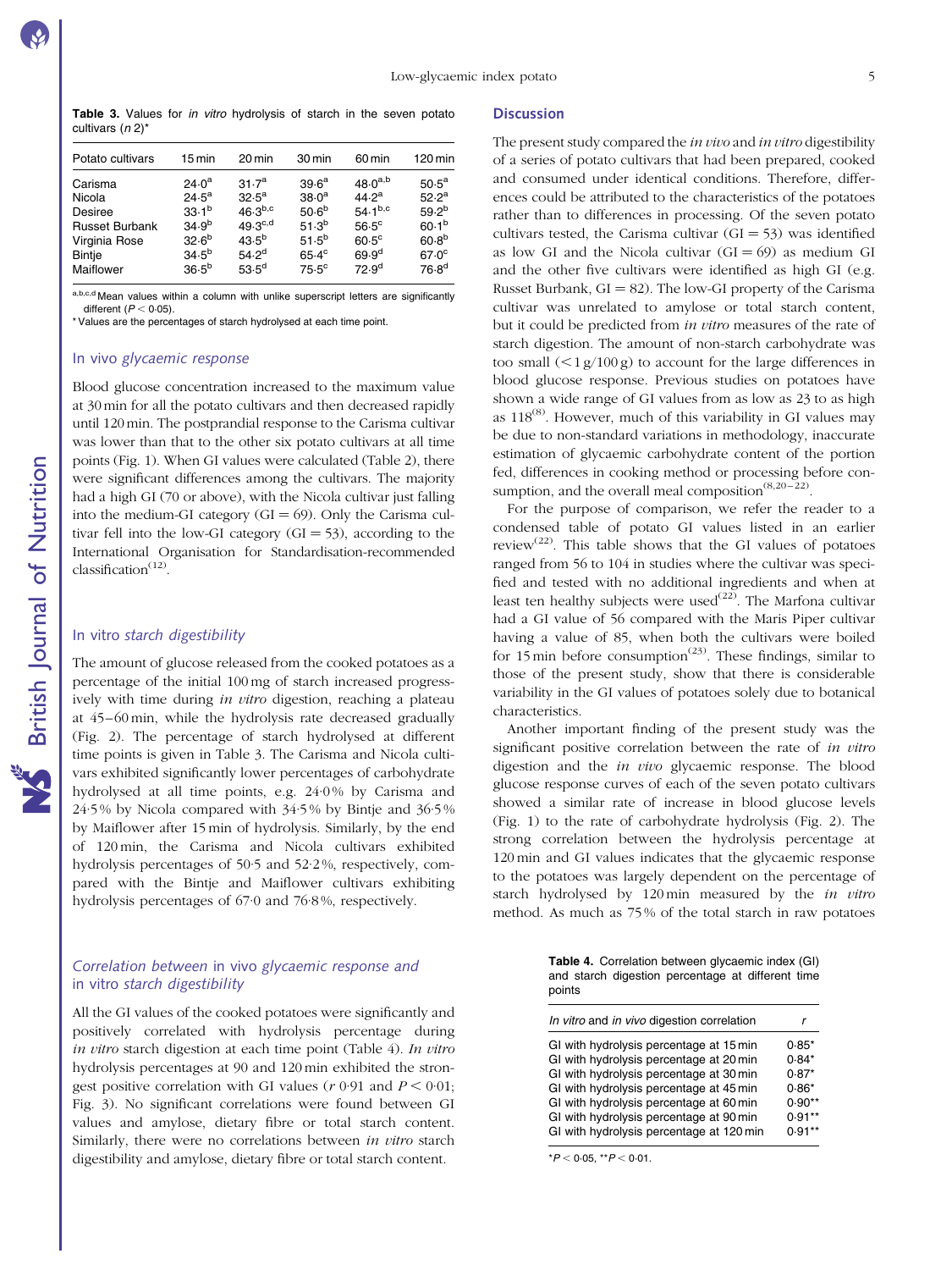<span id="page-5-0"></span>



Fig. 3. Correlation between the ratio of in vitro starch digestibility (a) at 90 min (r 0·91;  $P=0.00393$ ) and that (b) at 120 min (r 0·91;  $P=0.00493$ ) and glycaemic index (GI) values of the cooked potatoes.

is highly resistant to enzymatic attack<sup> $(24,25)$ </sup>. As the cooking time used in the present study was relatively short (as specified by the potato growers), starch gelatinisation may not have been complete<sup> $(26)$ </sup> and the potatoes consumed would have contained a mixture of granules with a partially disrupted structure. Under the same cooking conditions, however, differences between the cultivars with regard to the fine structure of starch would have resulted in the conversion of different amounts of the enzymatically resistant starch in raw potatoes into available starch for hydrolysis.

To the best of our knowledge, this is the first time that the in vitro digestibility of starch has reliably predicted GI classifications for the same food item prepared in the same way but varying only in botanical origin. This has important practical implications in that simple in vitro digestion methods might be used to screen foods and as a predictor of GI classification, i.e. high or low GI, although the actual GI value of the food would require in vivo testing. However, it is likely that the *in vitro* method is more suitable for screening simple foods such as potatoes, rather than for screening complex foods with a mixture of ingredients. High-throughput in vitro methods would be greatly useful for plant breeding programmes that seek to improve the glycaemic response of carbohydrates in food crops.

The present study has shown that under identical cooking conditions, potato cultivars with similar amylose content differ significantly in both in vitro digestion and in vivo blood glucose responses. The composition and state of starch in foods are the major determinants of the rate at which foods are digested and at which they elicit postprandial blood glucose and insulin responses. In general, native starches with high amylose content are considered to be more resistant to enzymatic digestion, whereas high-amylopectin starches are more susceptible to digestion. High-amylose native starches are thought to be more difficult to swell and gelatinise under typical cooking conditions, and therefore digested more slowly, eliciting lower blood glucose and insulin responses than those with low amylose content<sup> $(27,28)$ </sup>. However, this interpretation needs refinement as the fine structure of amylose and amylopectin has also been shown to be important in the determination of the digestibility of starch $(29,30)$ 

Starch-containing foods that are digested slowly and elicit a low glycaemic response have been considered to be more beneficial to health and in the prevention and management of diabetes and hyperlipidaemia than starchy foods that are digested rapidly and elicit high glycaemic responses  $(6,31,32)$ . Hence, the identification of foods with a low GI and the factors that influence GI should be of continuing research interest in the future. It is pertinent that the two lowest-GI cultivars did not produce an undershoot in postprandial glucose values below baseline levels, as this has implications for appetite control through decreased satiety or increased hunger and subsequent food intake.

In summary, the present study identified the first commercially grown low-GI cultivar of potato (Carisma,  $GI = 53$ ) among a group of commonly used and newly introduced cultivars. We demonstrated that the rate of in vitro digestion of starch, in particular, the percentage of available (glycaemic) carbohydrate hydrolysed by 120 min in the cooked potato product, could be used as a predictor of the GI classification. The importance and popularity of potatoes as a food crop dictate the need to identify and develop cultivars that are digested slowly and have a low GI, regardless of the preparation method.

#### Acknowledgements

The authors thank the Mitolo Group and Agronico for supplying the potato cultivars used in the present study.

K. L. E. is supported by a scholarship from Agrico Holland, the Mitolo Group (Australia) and the Glycaemic Index Foundation Limited. S. W. is the recipient of the University of Sydney Postdoctoral Research Fellowship Scheme (U2527- 2009/2012). Agrico Holland, the Mitolo Group (Australia), the Glycaemic Index Foundation Limited and the University of Sydney Postdoctoral Research Fellowship Scheme had no role in the design and analysis of the study or in the writing of this article.